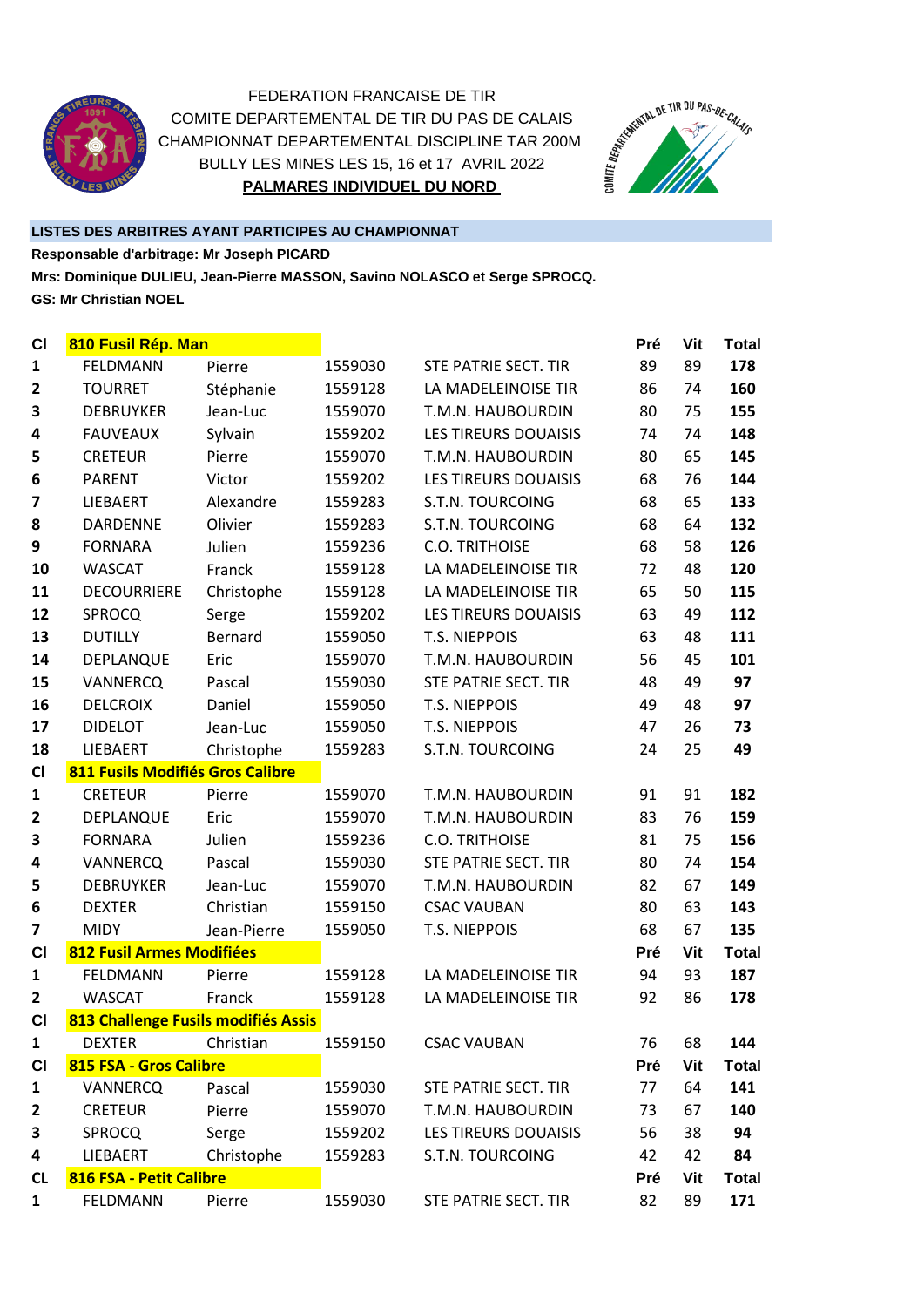| $\overline{2}$ | <b>WASCAT</b>      | Franck     | 1559128 | LA MADELEINOISE TIR  | 69 | 70 | 139 |
|----------------|--------------------|------------|---------|----------------------|----|----|-----|
| 3              | TOURRET            | Stéphanie  | 1559128 | LA MADELEINOISE TIR  | 70 | 59 | 129 |
| 4              | RAOUL              | Jean-Louis | 1559128 | LA MADELEINOISE TIR  | 66 | 62 | 128 |
| -5             | ERGEN              | Philippe   | 1559236 | C.O. TRITHOISE       | 64 | 29 | 93  |
| 6              | <b>GUEREZ</b>      | Grégory    | 1559202 | LES TIREURS DOUAISIS | 41 | 37 | 78  |
| 7              | <b>DECOURRIERE</b> | Christophe | 1559128 | LA MADELEINOISE TIR  | 40 | 30 | 70  |

**FIN**